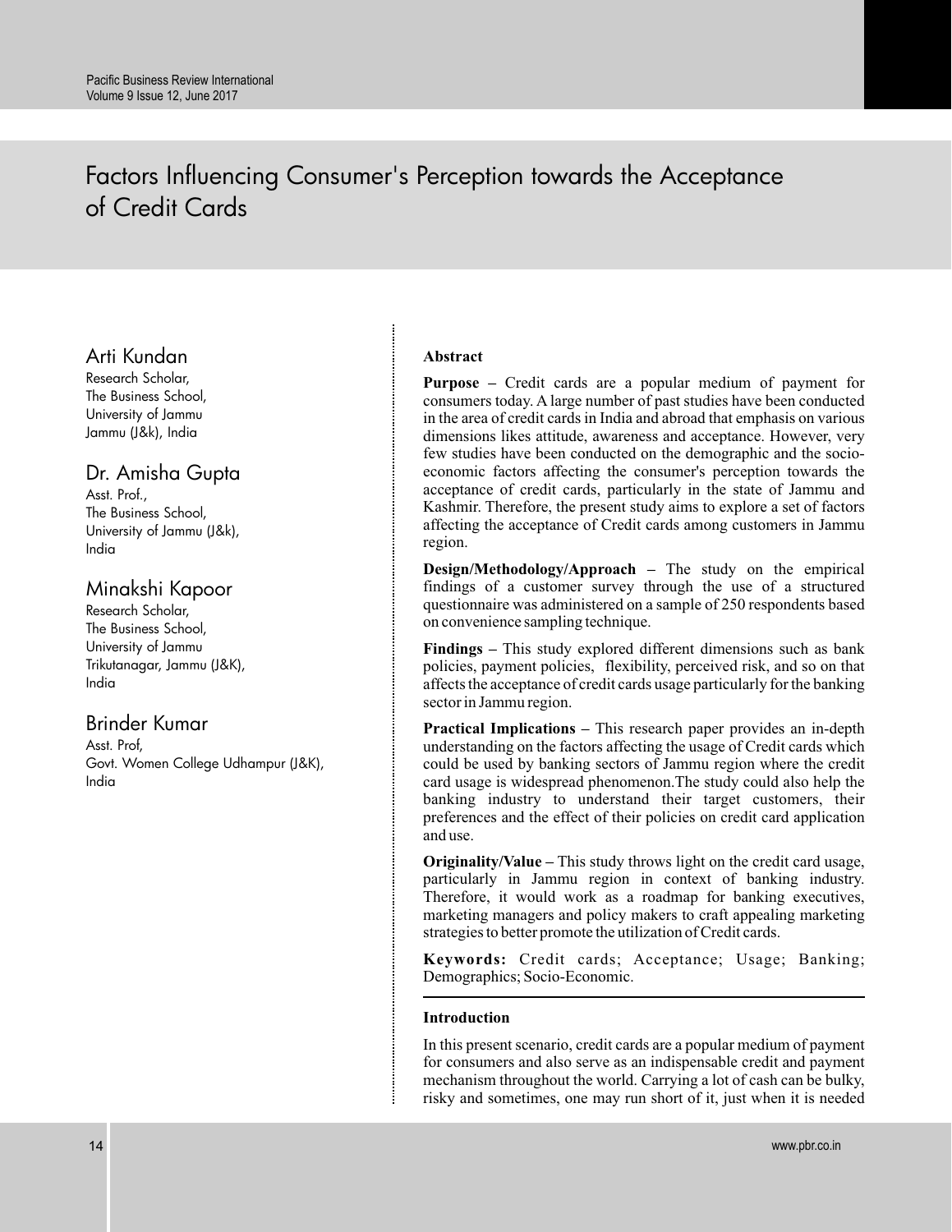most. A credit card is the smart solution to these problems and is safe and suitable alternative to cash. Greater status was enjoyed by those who possessed a number of credit cards. Most people associate a credit card with prestige and the customers take the accountability of being responsible to be extended credit. Lee and Kwon (2002) describe that credit cards are used as a financing mechanism instead of a medium of convenience. It allows us to obtain goods and services with the concept of buy now and pay later.

Credit card is a new concept in developing country like India and is treated as astatus symbol.Demographics also seem to play a vital role in making a choice and the use of credit cards as a convenience user or resolver.Age and income level have been studied previously and suggest some indication for correlation between demographic and use of credit card.Occupation and income are generally accepted as one of the most popularindicator that explained and significantly correlates with the usage of credit card In fact, income also acts as a factor in determining of how much the purchasing power of consumers will be spent on goods or services (Bowers, 1979). The credit card is extremely useful to those people who use it properly and have knowledge about such card. High credit limits, low interest rates and pre-approval, these have become familiar terms to many customers, who are increasingly bombarded with unsolicited credit card. However, this explosion has brought in a lot of obstacles among the card holders that directly impact the consumers towards the credit card acceptance (Anneke& Nederlandsche, 2010). Similarly, the acceptance of credit card has become an area of economic concern in J&K.

In J&K the use of credit cards is in its initial stages and is not so widespread and such its economic and social concern is not significant. The defaults are occurring at an individual level and so people in general are not aware and even those who are suffering from the credit card driven debt are themselves unaware of their real cause of problem. Very few researches have been done regards the credit card in J&K and it is limited up to kissan credit card. So, this study is being conducted in Jammu region and shall be analysis on the basis of demographic and socio-economic of users' perception towards credit cards.

# **Literature Review**

The term credit cardreferred to a card for spending a citizen's dividend from the government, rather than borrowing Bellamy (1887). It is observed that carrying a lot of cash can be bulky,risky and sometimes, one may run short of it, just when it is needed most. A credit card is the smart solution to these problems and is safe and suitable alternative to cash.

Credit cards have become a fact of life for most consumers and are a part of the consumer valuesrevealedby Deviranjitham (2014). The most popular form of plastic money is theCredit card. It provides purchasing power, ease

of purchase, a credit facility for a few weeks, the convenience of payment along with protection of purchases and discounts & bonusesChakravorti, S. (2003). The acceptance and the attitude of the customer's towards the use and acceptability of credit cards differ for psychographic reasons (Yang, James and Lester 2005).

Vora and Gidwani (1993) have come up with the conclusion that the credit card is extremely useful to those people who use it properly and have knowledge about plastic card. Different cards provide the different packages to attract the customers like telemarketing, discounts, insurance coverage and provide reward points, etc. According to researcher, if all tax paying citizens are taken into account the card holders market has a potential to grow to 7 million. But these manful efforts at upgrading services can only have a limited impact as long as the Indian customer remains credit shy. For this, they have to change their spending habits and keep their card active, so that a piece of plastic becomes a premium card in an effective way.

Natarajan and Manohar (1993) have tried to know, to what extent the credit cards are utilized by the cardholders and what factors influencing the utilization of credit cards. The research is confined to cards issued by a particular bank (Canada Bank). Ten components, i.e. numbers of purchases, shops, percentage of purchases, place, frequency, type of product, type of services, cash withdrawal facilities, add on facility, insurance schemes are identified and used for the measurement were collected by random sampling technique. Various statistical techniques like Chi square test has been conducted to know the level of utilization and Chi square test reveals that sex, age, educational qualification of card holders has no relationship with utilization of creditcard.While occupation, income, employment status of spouse, mode of getting card has a relationship with utilization of creditcard.

Almeida (1995) predicted that the credit cards show that businessofcredit cardwill boom in India and numbers are expected to grow at an even faster pace as issuing banks get aggressive. Studies show that more than 4000 business establishments in the country accept credit cards. The country now provides all the components for a healthy credit card industry: a rapidly expanding, increasingly acquisitive middle class, a growing urge for travel and entertainment sophisticated merchant establishment and greater transparency in the financial system.Acquiring banks for business from the merchant establishment has brought the commission down and if the issuing bank happens to be also the acquiring bank, it gets the entire merchant discount. Finally, no payment system can ever replace cash in India on a widespread basis.For this credit card issuers are meeting this challenge by offering to cardholder's different benefits and incentives and by urging merchants to promotecredit at the point of sale.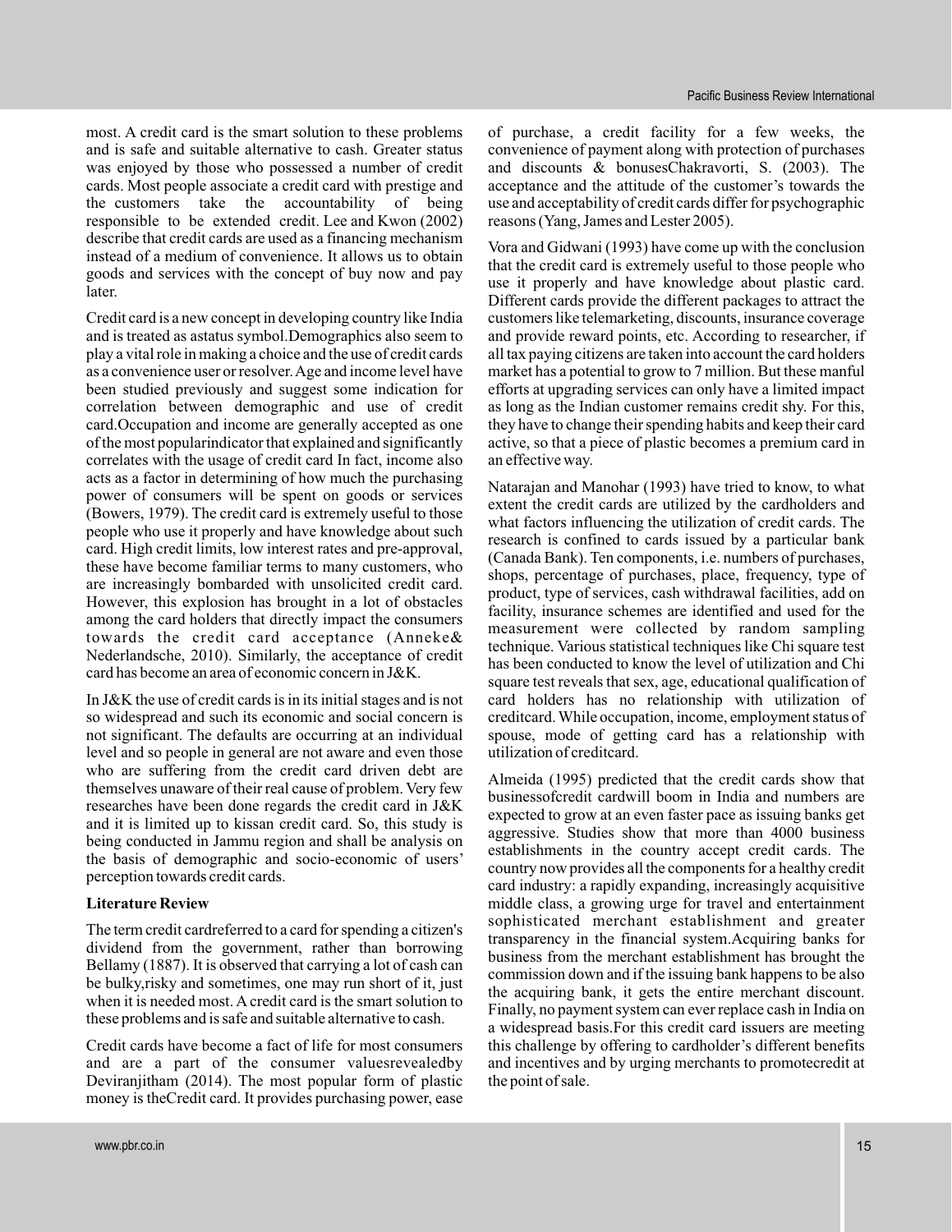Azhagaiah (2002) reveals the recent development, evaluate the present status and assesses the future of the consumer gratitude by credit card debt.Azhagaiahalso discusses the financial position of the banking sector in India and also the strategies used by the banks to meet competition in credit/debit cards.In creating bank's credit and money supply the credit to individuals and households have a vital role to play.The researcher points out that the role of credit cards in the money market will be very bright in comingyears.There is no doubt, the banks, which concentrates more on credit cards will get more benefits by means of credit creation.

Chakravorti and Emmons (2003) focused that over the last 20 years credit card provide benefits to customers and merchants not provided by other payment instruments as evidenced by their explosive growth in the number and value of transactions. Recently, regulators and antitrust authorities around the world took credit card networks under inspection. The cost and benefit analysis has been done regarding the advantages and disadvantages of credit cards.Several theoretical models have been constructed to study the implications of several business practices of credit cardnetworkson interrelated bilateral transactions.Gupta and Lehmmann (2003) studied Legal and regulatory framework of credit cards asserts that the regulations of credit card business in India are diffused and need to be smooth.There is a need to explore that various legislative premises of the inferior and unclear Indian version for protection of interest of cardholders and healthy growth of the industry.Whereas in developing countries the law on credit card business in comprehensive and straightforward, its Indian version requires a structural change.

Bowers (1979) studied that low income users of credit cards tend to use the cards for the installment feature rather than for service features such as convenience, safety, or identification. It has been suggested that the installment feature of credit is needed by the low income consumer to permit purchases such as automobiles, furnishings, and other consumer durables. Demographics also seem to play a vital role in making a choice and the use of credit cards as a convenience user. Age, income level has been studied previously and suggest some indication for correlation between demographic and use of credit card. According to the study conducted by Kinsey (1981) the probability of having credit cards and the number held was correlated highly with age and occupation. However these two characteristics were less important than the place of residence, use of checking and savings accounts, and attitude towards credit.

Kaynak (1995) conducted an empirical research in urban Turkey which indicates that there is a relationship between socio-economic and demographic characteristics of Turkish consumers and their credit card holding and usage behaviors. It was observed that the age of the family head

and family life–cycle stage are the determinants of credit card usage. Generally, middle and upper age, having a large flexible income level are more likely to use credit cards. This may be termed a social class effect of credit card usage and acceptance. Urban dwellers, more educated with professional type of jobs, and high income earners are using credit card mostly. For this credit card issuers are meeting this challenge by offering to card holder's different benefits and incentives and by urging merchants to promotescredit at the point of sale.

Gambir (1998) studied that the regular user of cards needs to be well-informed and also made aware about credit cards usage. Till recently as it did not go along very well with the spirit of people because they do not have much money to spend because of bad economic conditions. But with increasing economic and financial liberalization and growing prosperity of the urban middle class banks feels that it is desirable to enter into this line of business. Credit cards and money transfers with the latest technological changes would definitely reduce the burden on cash in our system. Therefore, RBI has to give an impetus to the popularity of plastic money, which is consistent with present policy of economic and monetary liberalization.

The study revealed by Bhat and Maurya (2013) that the use of kissan credit card for the uplifting of the poor and to meet their socio-economics conditions and service provided by the J&K bank in the form of artecian credit card (Nazi,2013). Khaki and Sangmi (2012) studied that kissan credit card taken up by banker initiatives in Jammu and Kashmir. The use of credit cards is in its initial stages and is not so widespread and such its economic and social concern are not significant (Hassan & Harris, 2009).

From the review of studies mentioned above, it can be found that most of the studies are related with determinant of usage pattern of credit cards, credit cards fraud and their prevention, economics of card usage, customer acceptance and usage patterns, attitude towards credit cards etc. However, very few studies have been done on thedemographic and the socio-economic factors affecting the use of credit cards,particularly in the state of Jammu and Kashmir. Also, studies pertaining to credit cards on banking customers are very few in numbers and hence, the present study on the demographic and socio-economic analysis of users' perception towards credit cards has been undertaken in Jammu region.

#### **Research Methodology**

Data was collected by using questionnaire, which was distributed amongst the sample of 250 from Jammu in J&K state. The sample was chosen by purposive convenience sampling method of sampling which is one of the nonprobability techniques. Out of total nos. of 250 distributed questionnaires, 200 filled questionnaires were collected.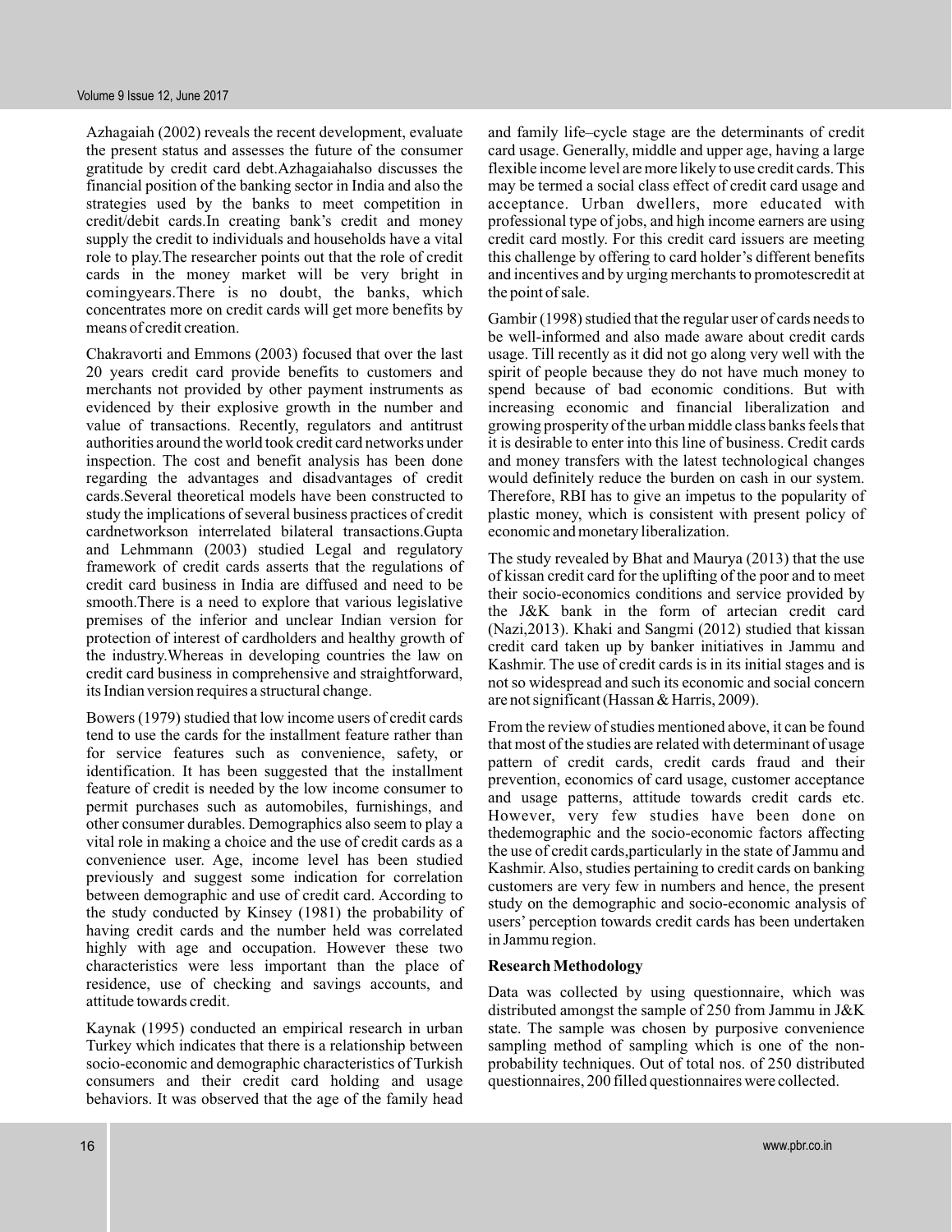# **Generation of Scale Items**

The items of different dimensions of Socio-economic (Bank Policies, Willingness to pay and Payment Policies) and Perception (Flexibility, Related benefits and Perceived Risk) were generated from review of relevant literature. The original scale consisted of 36 items rated on 5-point Likerttype scale with anchors of 1 as strongly disagree and 5 as strongly agree. Out of 36 items 20 items pertaining to Socio-Economic were extracted from the study that include Teoh,

Chong and Yong, (2013) and the remaining 16 items pertaining to Perception were generated from Pudaruth, Juwaheer and Madoo (2013).

# **DataAnalysis**

### **Demographical Profile**

Table 1: depicts the demographic profile of the respondents as shown below:

|                                              | Gender                 | Frequency       | Percentage       |
|----------------------------------------------|------------------------|-----------------|------------------|
| <b>Respondent's</b>                          | Male                   | 153             | 76.5             |
| Gender                                       | Female                 | 47              | 23.5             |
|                                              | Total                  | 200             |                  |
|                                              | <b>Class</b>           | Frequency       | Percentage       |
| <b>Respondent's</b>                          | <b>Business</b>        | 46              | 23               |
| Occupation                                   | Service                | 121             | 60.5             |
|                                              | Professional           | 31              | 15.5             |
|                                              | Student                | $\overline{2}$  | 1                |
|                                              | Total                  | 200             |                  |
|                                              | Age                    | Frequency       | Percentage       |
| <b>Respondent's Age</b>                      | 18-30                  | 79              | 39.5             |
|                                              | $31 - 45$              | 111             | 55.5             |
|                                              | 46-60                  | 10              | 5                |
|                                              | $60+$                  | $\mathbf{0}$    | $\boldsymbol{0}$ |
|                                              | Total                  | 200             |                  |
|                                              | <b>Income</b>          | Frequency       | Percentage       |
| Respondent's                                 | Up to ₹ 20,000         | 38              | 19               |
| <b>Income Group</b>                          | ₹ 20,001 to ₹          | 65              | 32.5             |
|                                              | 40,000                 |                 |                  |
|                                              | ₹ 40,001 to ₹          | 41              | 20.5             |
|                                              | 60,000                 |                 |                  |
|                                              | ₹ $60,001$ to ₹        | 20              | 10               |
|                                              | 80,000                 |                 |                  |
|                                              | ₹ 80,001 to            | $\overline{15}$ | 7.5              |
|                                              | ₹1,00,000              |                 |                  |
|                                              | More than $\bar{\tau}$ | 21              | 10.5             |
|                                              | 1,00,000               |                 |                  |
|                                              | Total                  | 200             |                  |
|                                              | <b>Credit Card</b>     | Frequency       | Percentage       |
|                                              | <b>Number</b>          |                 |                  |
| <b>Number of Credit</b><br><b>Cards Hold</b> | Single                 | 134<br>66       | 67<br>33         |
|                                              | Multiple               |                 |                  |
|                                              | Total                  | 200             |                  |
|                                              | Usage                  | Frequency       | Percentage       |
| Respondent's                                 | Daily                  | 18              | 9                |
| <b>Usage Frequency</b>                       | Weekly                 | 92              | 46               |
|                                              | Fortnightly            | 53              | 26.5             |
|                                              | Monthly                | 23              | 11.5             |
|                                              | <b>Less Frequently</b> | $\overline{13}$ | 6.5              |
|                                              | Never                  | $\mathbf{1}$    | 0.5              |
|                                              | Total                  | 200             |                  |

**Table1: Demographic Profile**

*Source*: Primary Data

The table above reveals gender of respondents which shows that out of 200 respondents surveyed; about (76.5%) of the participants were male and rest of (23.5%) were female. The variable occupation revealed that more than half of the participants (60.5%) were service personal and the least (1%) were students. In the case of age, the highest number of respondents was between the age group of 31-45 (55.5%) and lowest respondents were from the age group of 46-60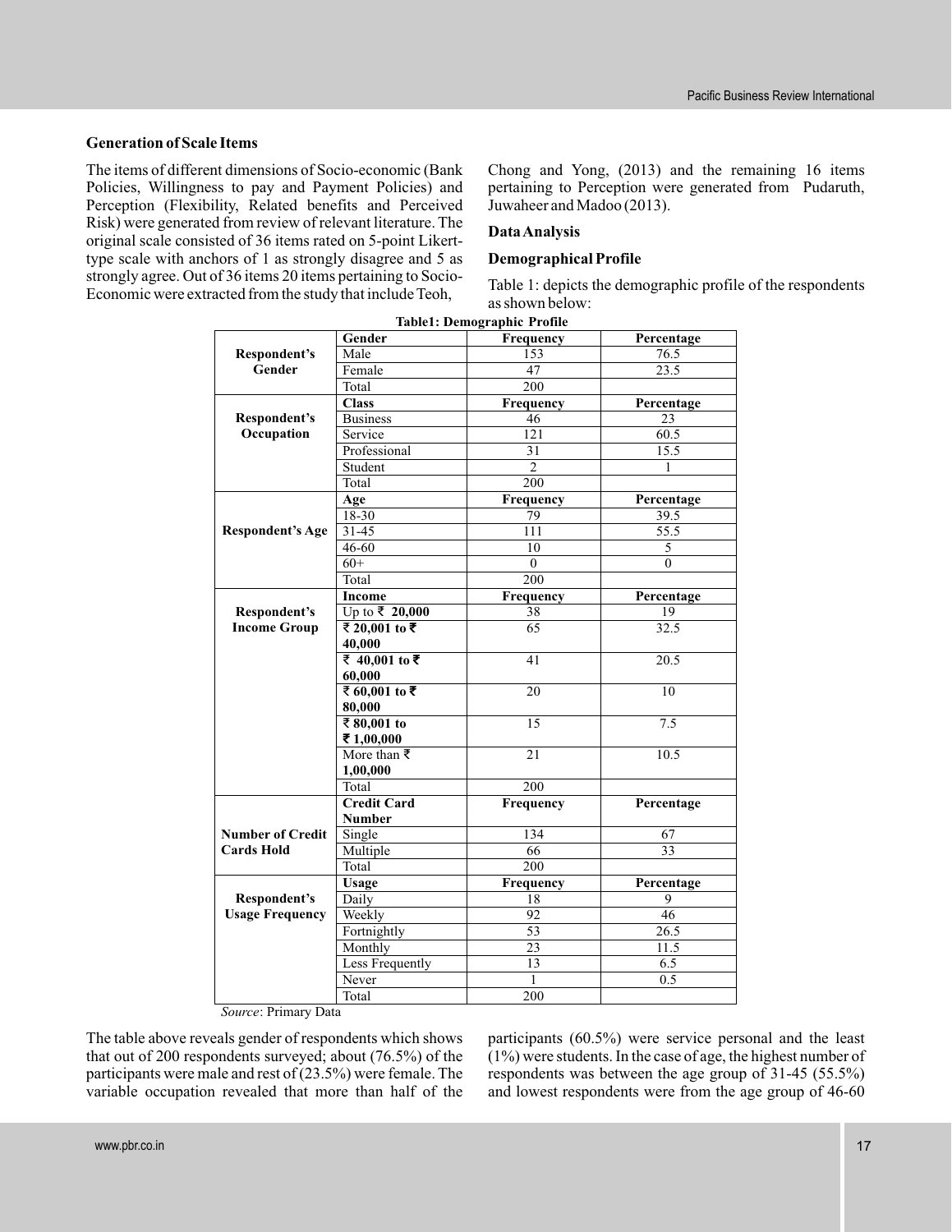$(5\%)$ . In the case of income variable, the income group between 20,001-40,000 (32.5%) was the most prominent. It has been shown from the table that maximum numbers of participants (67%) were single credit card users. The last variable that was taken for the purpose of the study was usage frequency of credit card users which revealed that (46%) of respondents used credit cards weekly and only (0.5%) of the respondents never used it.

#### **FactorAnalysis**

The exploratory factor analysis resulted into six factors containing25 items as shown in (Table 2). The variables with factor loading less than 0.5 and Eigen value less than 1.0 were ignored for the subsequent analysis (Hair et al. 2007).

The Socio-Economic construct consisted of 20 statements, which reduce to 12 statements under three factors namely Bank Policies (BP), Willingness to pay (WP) and Payment Policies. The high KMO value and x2 value in Bartlett's test of spherecity  $(0.767 \& 1575.22)$  revealed the sampling adequacy of data for exploratory factor analysis. The total variance explained by these factors was arrived at 70.97%. Similarly, another construct named as Perception contained 16 statements which were reduced to 13 statements under three factors such as Flexibility (F), Related Benefits (RB) and Perceived Risk (PR). The KMOvalue, x2 value in Bartlett's test of spherecity and the total variance explained by these factors were arrived at (0.769, 1123.48 and 60.28%), thus, suggested for factor analysis.

| Tadie 2: Factor Analysis Results |                                                                                     |       |           |           |                     |  |  |
|----------------------------------|-------------------------------------------------------------------------------------|-------|-----------|-----------|---------------------|--|--|
| <b>Constructs</b>                | <b>Factors</b>                                                                      | Mean  | <b>SD</b> | <b>FL</b> | Cronbach's<br>alpha |  |  |
|                                  | (F1) Bank Policies                                                                  |       |           |           | .875                |  |  |
|                                  | BP2: I spend using credit card to earn points                                       | 3.07  | 1.167     | .851      |                     |  |  |
| Socio-                           | and exchange for gifts.                                                             |       |           |           |                     |  |  |
| Economic                         | BP1: I apply for credit cards to get free gifts.                                    | 3.28  | 1.165     | .816      |                     |  |  |
|                                  | BP3: I was attracted by the cash rebate system,                                     | 3.20  | 1.275     | .752      |                     |  |  |
|                                  | thus I always spend using credit card.                                              |       |           |           |                     |  |  |
|                                  | BP4: I do not need to provide previous bills of                                     | 3.425 | 1.113     | .630      |                     |  |  |
|                                  | credit cards when I am applying for another                                         |       |           |           |                     |  |  |
|                                  | credit card.                                                                        |       |           |           |                     |  |  |
|                                  | (F2) Willingness to Pay                                                             |       |           |           | .871                |  |  |
|                                  | Wp5: I will make sure, I do make payment of                                         | 4.190 | .6603     | .785      |                     |  |  |
|                                  | credit card bills every month.                                                      |       |           |           |                     |  |  |
|                                  | Wp2: I know exactly the remaining debt that I                                       | 4.095 | .7804     | .778      |                     |  |  |
|                                  | due from previous transaction.                                                      |       |           |           |                     |  |  |
|                                  | Wp4: It is easy to find statement which was not<br>made by me.                      | 4.205 | .6894     | .762      |                     |  |  |
|                                  | Wp3: I will check on my bills to confirm all the                                    | 4.095 | .7339     | .684      |                     |  |  |
|                                  | transactions made by me are correct.                                                |       |           |           |                     |  |  |
|                                  | Wp1: I know exactly how much I spent through                                        | 4.075 | .8383     | .683      |                     |  |  |
|                                  | credit card every month.                                                            |       |           |           |                     |  |  |
|                                  | (F3) Payment Policies                                                               |       |           |           | .777                |  |  |
|                                  | PP4: I will make sure I did make payment of                                         | 4.005 | .740      | .834      |                     |  |  |
|                                  | credit card bills every month                                                       |       |           |           |                     |  |  |
|                                  | PP5: I will make sure I reserve my money to                                         | 4.005 | .753      | .721      |                     |  |  |
|                                  | pay for the credit card bills<br>PP3: I will call the bank if I did not receive the |       |           |           |                     |  |  |
|                                  |                                                                                     | 3.875 | .832      | .617      |                     |  |  |
|                                  | monthly statement before the payment due date<br>(F4) Flexibility                   |       |           |           | .846                |  |  |
|                                  |                                                                                     |       |           |           |                     |  |  |
|                                  | F2: Credit cards make transactions easy                                             | 4.245 | .746      | .850      |                     |  |  |
|                                  | F1: Credit cards allow easy transfer of money                                       | 4.210 | .705      | .831      |                     |  |  |
|                                  | F4: I choose credit cards as a medium for                                           | 4.240 | .738      | .770      |                     |  |  |
| Perception                       | speedy transactions                                                                 |       |           |           |                     |  |  |
|                                  | F3: I use credit cards since withdrawal process                                     | 4.050 | .794      | .750      |                     |  |  |
|                                  | is simple<br>F5: Buying airlines/railways tickets by using                          | 4.205 | .803      | .674      |                     |  |  |
|                                  | credit card at special counter saves times                                          |       |           |           |                     |  |  |
|                                  | (F5) Related Benefits                                                               |       |           |           | .811                |  |  |
|                                  | Rb1: Credit card creations influence the                                            | 3.710 | .780      |           |                     |  |  |
|                                  | acceptance of credit cards                                                          |       |           | .797      |                     |  |  |
|                                  | Rb2: Technology facilities encourage me to use                                      | 4.000 | .868      | .794      |                     |  |  |
|                                  | credit cards                                                                        |       |           |           |                     |  |  |
|                                  | Rb4: Credit cards are opted mostly for security                                     | 3.785 | .861      | .719      |                     |  |  |
|                                  | reasons                                                                             |       |           |           |                     |  |  |
|                                  | Rb3: Incentive offered on card are not much                                         | 3.690 | .829      | .692      |                     |  |  |
|                                  | satisfying                                                                          |       |           |           |                     |  |  |
|                                  | Rb5: Credit cards secure international presence                                     | 3.890 | .748      | .685      |                     |  |  |

**(F6) Perceived Risk .668**<br> **PR1:** Credit cards are not always reliable due to  $\begin{array}{|c|c|c|c|c|c|} \hline 3.375 & .958 & .845 \hline \end{array}$ 

PR3:Credit cards are complex to use 3.350 1.055 .602

3.375

3.460 1.083 .819

PR1: Credit cards are not always reliable due to

PR2: Financial awareness of credit cards is not

technical problems

well communicated to customers.

**Table 2: Factor Analysis Results**

*Source*: Primary Data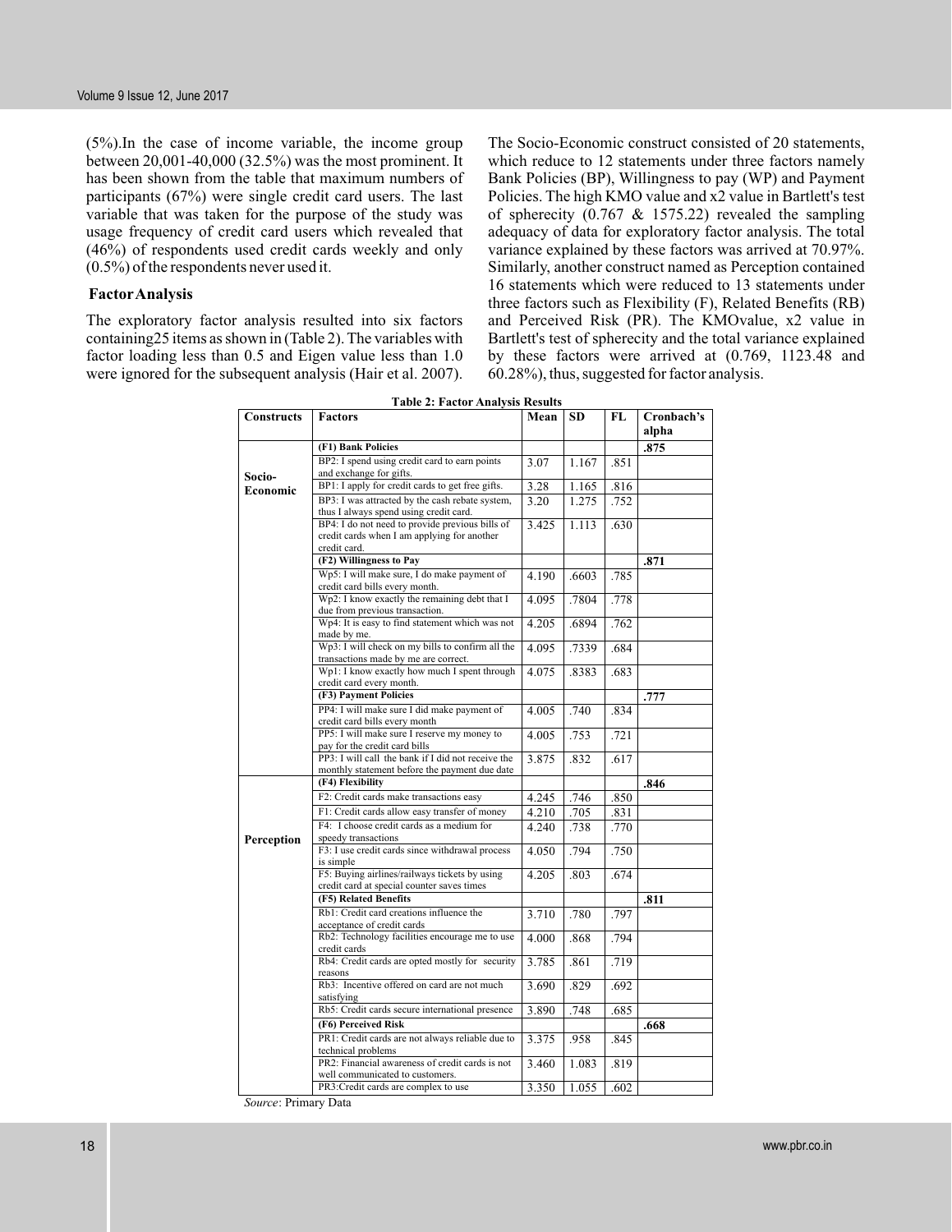## **Discussion**

The in depth analysis of the above six factors are discussed as:

# **Factor One: Banking Policies**

The factor banking policies explained variance of 28.176 % and composite of 4 items namely i) BP2(0.851), ii) BP1 (0.816) iii) BP3 (0.752) iv) BP4 (0.630). This factor expresses a Cronbach's alpha of 0.875 (87.5%) which is statistically acceptable. The factor banking policies refer to the benefits issuing banks and non-banks provide to credit card holders. These institutions offer benefits in the form of different incentives in order to attract consumers to apply for credit cards. These incentives include no annual fees (which has been packaged as an annual fees waiver), cash rebate, point rewards, airline miles, installment payment plan, and/or discounts for identified purchases. From the relationship marketing perspective, expenditure on credit cards are enhanced in terms of its ability to offer substantial income stream due to the availability of credit card insurance policy. Also , banks and non- banks provide the coverage in case of losing the credit card, accidents while on trips, and the card holders becoming unemployed or ill. Another possible benefit provided by these institutions could be the wide acceptance of the major card association banks which makes purchases through credit cards highly convenient. Therefore, the services provided by the banking institutions are comfortable, user friendly and easily accessible, affect the acceptability of credit cards.

# **FactorTwo: Willingness to Pay**

This factor explained variance of 24.697%. The composition of this factor also included five items i.e. i) WP5 (0.785), ii) WP2 (0.778), iii) WP4 (0.762), iv) WP3 (0.684) and v) WP1 (0.683). Cronbach's alpha of this factor was 0.871 which is acceptable. This factor refers the consumers' understanding of cost and implications of using credit cards. It has been assumed that credit card users are aware of their credit balance, credit limit, and annual percentage rates. Hence the factor, "willingness to pay" aware the consumers about the transactions made by them and help them in hassle free deciding and finalizing of plans to make their purchases through credit cards.

# **FactorThree: Payment Policies**

The factor namely payment policies explored a variance of 18.098% and composite of 3 items namely i) PP4 (0.834), ii) PP4 (0.721) and iii) PP5 (0.617). This factor expresses a Cronbach's alpha reliability of 0.777 (77.7 %) which was statistically acceptable. The factor payment policies introduced a facility for credit card users since the birth of credit cards. This facility provides grace period for credit card users to settle their debts, usually at the beginning of every month. Some credit card issuers also fixed certain

dates of a month as deadline, for example, 10th or 12th day of the following month. This is done in light of the receipt of the credit card statements at the end of every month. If the card holders settle their debts within the grace period, no interest will be charged, otherwise, a fixed rate of interest will be charged on the total outstanding balance.

# **Factor Four: Flexibility**

Flexibility is the fourth factor revealed by the study with the rotation sums of squared loading variance of 23.45%. This factor is composed with five items: i) F2 (0.850), ii) F1 (0.831), iii) F4 (0.770), iv) F3 (0.750) and v) F5 (0.674). This factor expresses a Cronbach's alpha reliability of 0.846 (84.6%). The factor flexibility suggested that customers could enjoy greater payment facilities through credit cards since credit cards are more rapid and convenient compared to cash and cheques payments. Moreover, ease-of-use, usage convenience, reliability, dispute resolution capability, record of transaction, and transaction speed contribute significantly towards the acceptance of credit cards. Also, the consumers could reported greater preference for speed, security, convenience, since they no longer have the burden to carry cash.

### **Factor Five: Related Benefits**

Related Benefits is the fifth driver revealed by the study with the rotation sums of squared loading variance of 22.64%. This driver is composed with five items: i) RB1 (0.797), ii) RB2 (0.794), iii) RB4 (0.719), iv) RB3 (0.692) and v)RB5 (0.685).This factor expresses a Cronbach's alpha reliability of 0.811 (81.1%) which is statistically acceptable. This factor suggested that the advancement in technology also has an effect on the increase of acceptance of credit cards as it is a convenient channel to shop for goods and services. This practice inspires service innovations and enhances service delivery options.

#### **Factor Six: Perceived Risk**

Perceived Risk is the sixth factor revealed by the study with the rotation sums of squared loading variance of 14.20%. This driver is composed with three items: i) PR2 (0.845), ii) PR1 (0.819) and iii) PR3 (0.602). This factor expresses a Cronbach's alpha reliability of 0.668 (66.8%) which is statistically acceptable. The factor Perceived risk can influence the attitude and behaviour of consumers towards the credit cards payment services. The variables such as loss of cards and technical problems like machine break down may discourage customers to adopt credit cards in case of emergency. As such banks do not educate their cardholders on financial awareness and thus credit cards becomes complex to use. Also, customers possessing low financial knowledge have higher levels of debts and greater risk of bankruptcy and the perception of risks negatively affect the acceptance of credit cards as a payment mode.